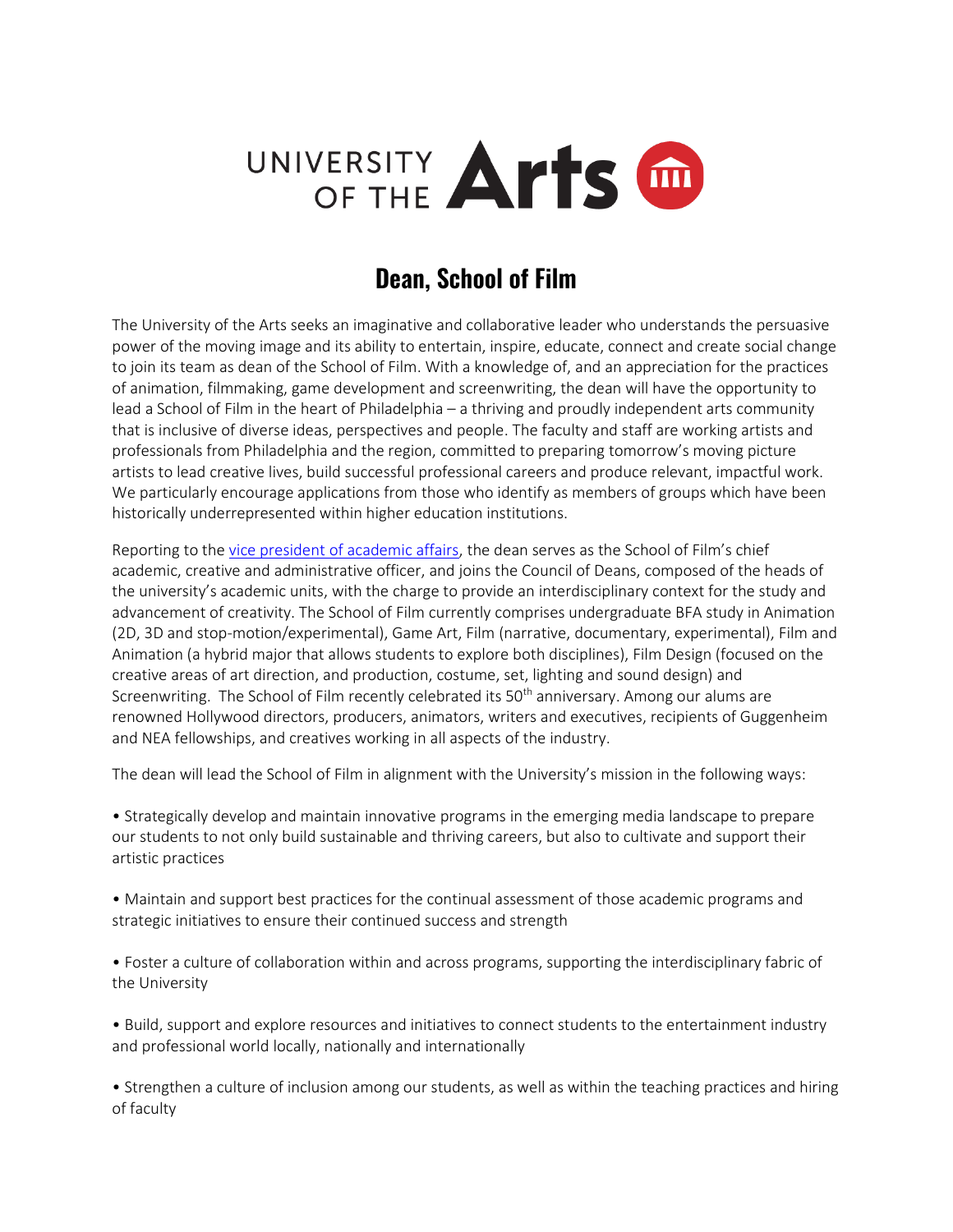- Lead and oversee the recruitment, retention, growth, mentorship and continual evaluation of faculty
- Ensure transparency and openness within school procedures and communications
- Serve as a leader of the University, on President's Council, Council of Deans and other committees
- Leverage existing resources through the strategic management of the school's budget

• Develop an advancement strategy for the continued growth and support of the school, in coordination with the offices of Advancement, the Provost and the President

*The above statements are intended to describe the general nature and level of work performed by the incumbent; they do not purport to describe all functions. Incumbent may be assigned other duties, and the essential functions may change from time to time as necessary.*

## **EXPERIENCE**

An active creative practice as a filmmaker, animator, game developer, producer, screenwriter, creative executive or festival programmer with demonstrated contributions to one's field and access to a rich and diverse professional network is required. Prior experience as a faculty member, program chair or director of a major film or arts center is expected. Exceptional experience may be considered in lieu of a terminal degree.

The University is particularly interested in reviewing applications from candidates whose identities and/or professional work intersect with or address historically marginalized communities.

# **DESIRED COMPETENCIES, KNOWLEDGE, SKILLS & ABILITIES**

The next dean will possess many of the following qualifications and experiences, particularly exhibiting:

• Extensive knowledge of how the disciplines of animation, film, games and screenwriting are interrelated and support one another in the art and entertainment world, with the possibility of teaching in one or more of these areas

• Passionate engagement, advocacy and a lifelong creative inquiry into the development of electronic media and motion pictures as an effective and transformative mode of expression and communication

- Demonstrated investment in advancing diversity, equity and inclusion
- Proactive commitment to leadership that inspires others with compelling vision, cultivating an expanding community of respect and collaboration

• Direct and transparent communication style, capable of building trust and rapport with a broad array of faculty, students, staff and alumni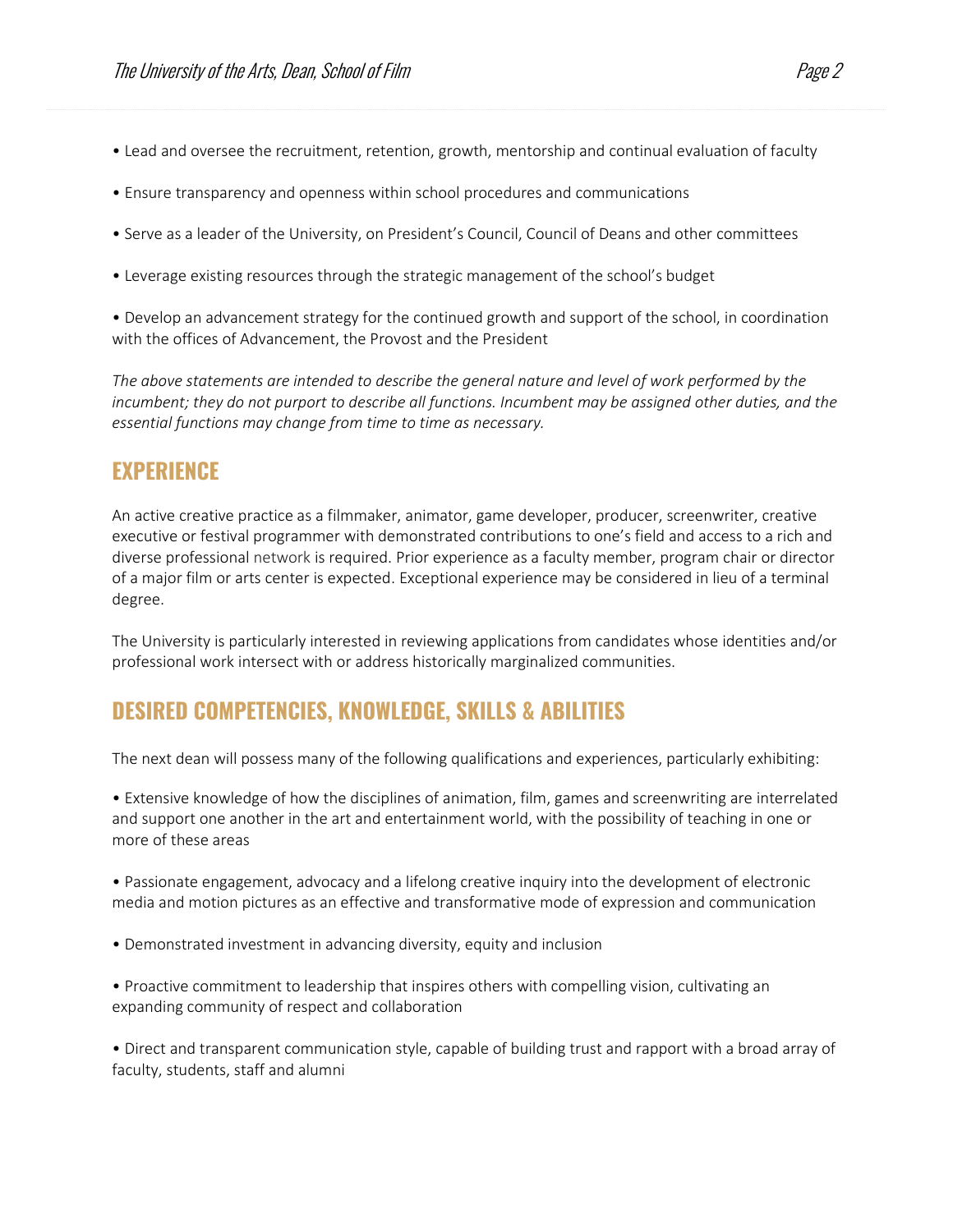• Dynamic mentorship, constantly seeking ways to further enable others to excel while supporting innovative and alternative pedagogical methodologies

• Administrative prowess including a demonstrated capacity for garnering and managing resources through detailed budget oversight

#### **ABOUT THE UNIVERSITY**

University of the Arts' mission is simple: to advance human creativity. Established in 1876, UArts believes creativity is the most essential skill for success in today's society and has educated generations of groundbreaking artists, performers, designers and creative leaders for more than 141 years. After being granted university status in 1987, University of the Arts became the largest institution of its kind in the nation, offering programs in media arts, design, fine arts, crafts, music, dance, theater and writing. It now features 30 undergraduate arts majors, 15 graduate programs and the nation's first PhD program in Creativity.

University of the Arts is also home to several university-wide centers which inspire, challenge and offer opportunities to all UArts faculty and students. These include the [Lightbox Film Center at UArts,](https://lightboxfilmcenter.org/who-we-are) which has presented repertory, nonfiction, experimental and international cinema in Philadelphia for more than 40 years and was acquired by UArts in 2020; the [Center for Immersive Media,](https://www.uarts.edu/centers/cim) which is a 5,600 squarefoot facility dedicated to exploring the fields of virtual and mixed reality, performance motion-capture and human-computer interaction; the [Albert M. Greenfield Makerspace,](https://www.uarts.edu/about/makerspace) which is a 3,500 square-foot digital and traditional fabrication studio that opened in 2018; the [Philadelphia Art Alliance at UArts,](https://www.uarts.edu/centers/artalliance) a historic exhibition space on Rittenhouse Square and one of the nation's first multidisciplinary centers for the arts, acquired by UArts in 2018; and the [Rosenwald-Wolf Gallery,](https://www.uarts.edu/centers/rosenwald-wolf-gallery) which is the longstanding and acclaimed University exhibition program. [Learn more about UArts.](https://www.uarts.edu/)

## **TO APPLY**

Please send all nominations, inquiries, and applications, in confidence, to:



Susan VanGilder, Managing Director DeMethra LaSha Bradley, Managing Associate Holly Jackson, Managing Associate Storbeck Search [UArtsDeanFilm@storbecksearch.com](mailto:UArtsDeanFilm@storbecksearch.com)

*In compliance with the Jeanne Clery Disclosure of Campus Security Policy and Campus Crime Statistics Act, The University of the Arts publishes its Annual Safety Report at the following link for your reference: <http://www.uarts.edu/about/campus-crime-fire-reports>*

*THE UNIVERSITY OF THE ARTS IS AN EQUAL OPPORTUNITY EMPLOYER Title IX Statement: The University of the Arts prohibits discrimination on the basis of sex in its programs and activities, including admission and employment, in accordance with Title IX of the Education*